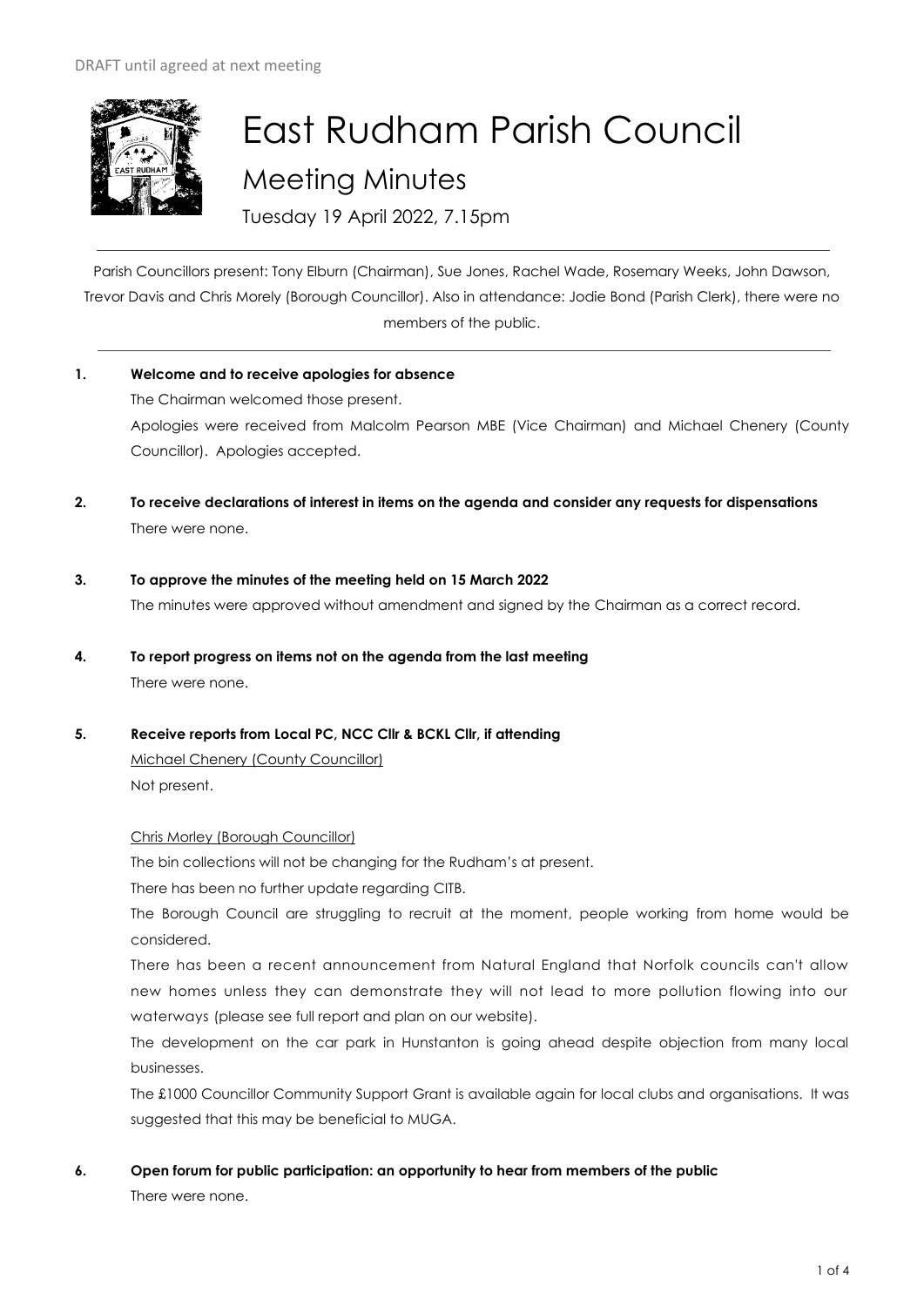## **7. To receive updates from council members**

7.1 Jack's Lane Windfarm Community Fund Cllr Elburn noted that we will hear from Cllr Pearson regarding remaining funds in due course.

7.2 SAM2 & Speeding SAM2 report Location – Vets Average speed – 38.2mph Max speed – 85mph on 10.03.22 at 7.20pm 85th percentile speed – 44.7mph

> 7.2.1 Consider whether the SAM2 should be managed by the Speed Watch group We received an email from the co-ordinator of the Community Speed Watch, offering to manage the SAM2 for East and West Rudham Parish Council. However, following discussion it was agreed that as the SAM2 is a Parish Council asset the responsibility and management should remain with the Parish Council. Clerk to send a note of thanks but decline the offer.

# **8. Open Spaces & Highways Issues**

## Play Park

Cllr Wade has heard from the contractors who have experienced delays with delivery of materials and with operatives but are looking to commence work in mid May. It was agreed that Cllr Wade will publish a temporary sign informing people of the updated plans. Cllr Wade also hopes to bring a visual plan of the next stage of works to the next meeting.

Cllr Jones asked whether the grass could be cut in the meantime, Cllr Elburn will arrange this just before the installation commences.

## Boundary Wall outside Little Owls

Cllr Jones reported that more bricks appear to be chipped away, which Cllr Wade also confirmed. It was agreed that this action is increasing concerns to the school children's safety when they line up along this wall each morning. Clerk to follow this up with Building Control.

8.1 Receive an update on the Queens Jubilee Event

The programme has been printed and delivered to all households in East and West Rudham and Pockhorpe. Cllr Wade has also written an article for the Reflector. People are now able to book tickets for the outdoor cinema, yard sale and other activities. The beacon will be located in a secure position on the village green and there will be an opportunity for people to take photographs next to it. Cllr Pearson has agreed to supervise this.

## 8.2 Discuss street lighting cost saving options

A 2-year contract has now been renewed as AGREED, however the energy company have advised that no further savings could be made during the contract period, even if street light usage is reduced further, such as switching lights off at midnight. It was therefore AGREED to bring this up for discussion 2 months before the end of the contract date.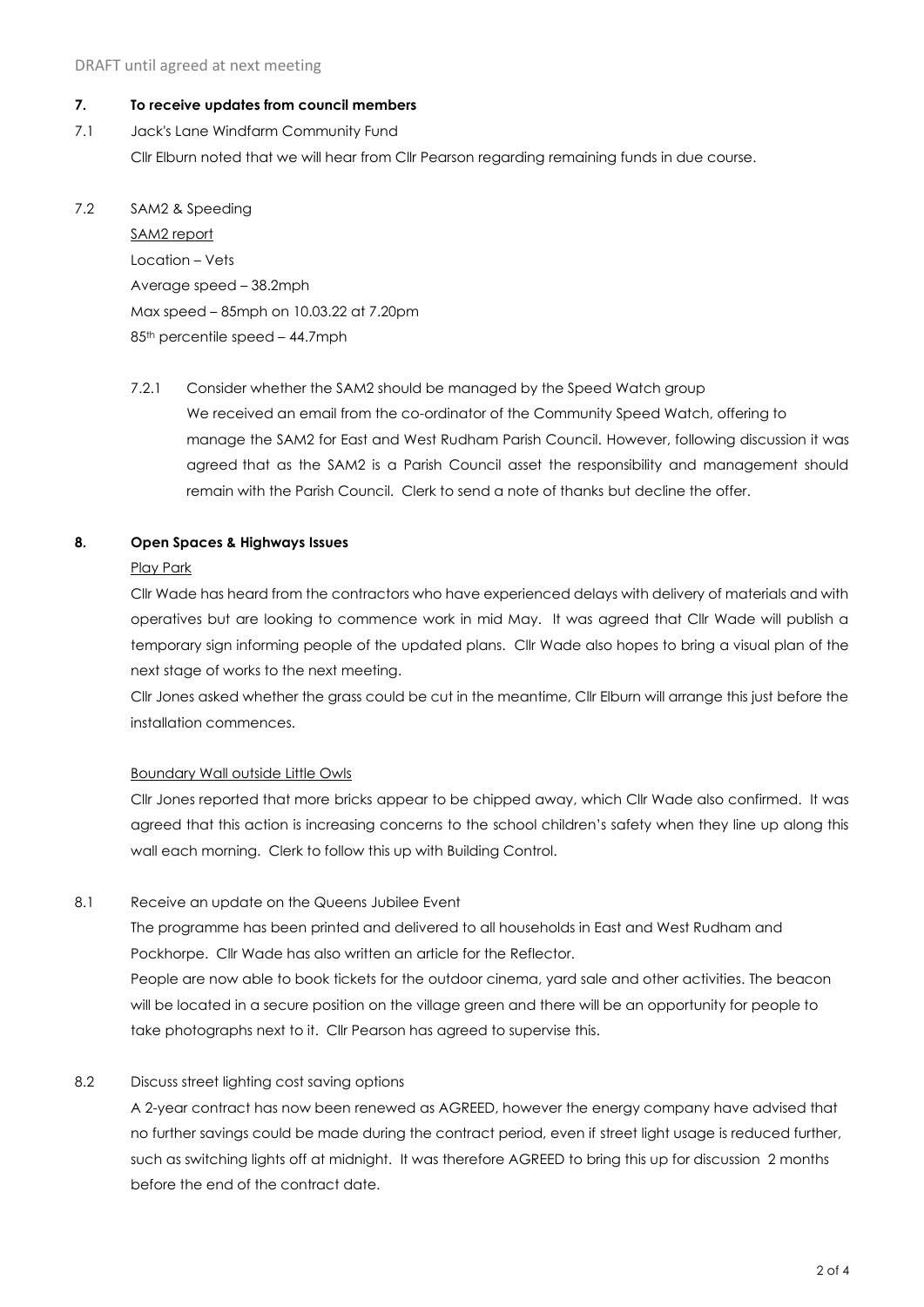## **9. Discuss and consider Village Projects**

There were none.

#### **10. East Rudham Cemetery**

Cllr Elburn advised that the first cut has been completed and the hedges have been cut. The clean-up operation is due to be carried out in mid May. Further update to be received from Cllr Pearson.

## **11. Newsletter**

Cllr Weeks requested that all inclusions are received within the next 3 weeks so that delivery may take place at the beginning of June.

## **12. Planning Matters**

12.1 To receive results of applications.

21/01010/F | Change of use from butchers shop and premises to dwelling at J Kew Butcher PC Comment – SUPPORTS | BCKLWN decision - PENDING 21/01011/F | Construction of four Dwellings PC Comment - SUPPORTS with reservations | BCKLWN decision - REFUSED Cllr Wade suggested that we establish what reinforcement action will be taken following this decision. All AGREED. Clerk to action. 21/01012/F | Alterations and extension to dwelling at Old White Horse PC Comment – OBJECTS | BCKLWN decision - PENDING

12.2 To receive applications for consideration

22/00481/F | Mallard Cottage Station Road East Rudham King's Lynn Norfolk PE31 8SU Single-storey extension to rear of dwelling. Insertion of 3 no. dormer windows to rear roof. (with associated internal alterations) Replacement Porch to front of dwelling. Erection of detached 3-Bay Garage and Store building on site.

PC comment - Support

#### **13. To receive and consider correspondence**

There were none.

## **14. Financial Matters**

The mower insurance is due for renewal. A renewal quote has been received from AJ Gallagher for £177.63, which shows a reduction on last year's premium. The Council therefore RESOLVED to renew the insurance policy. Clerk to action.